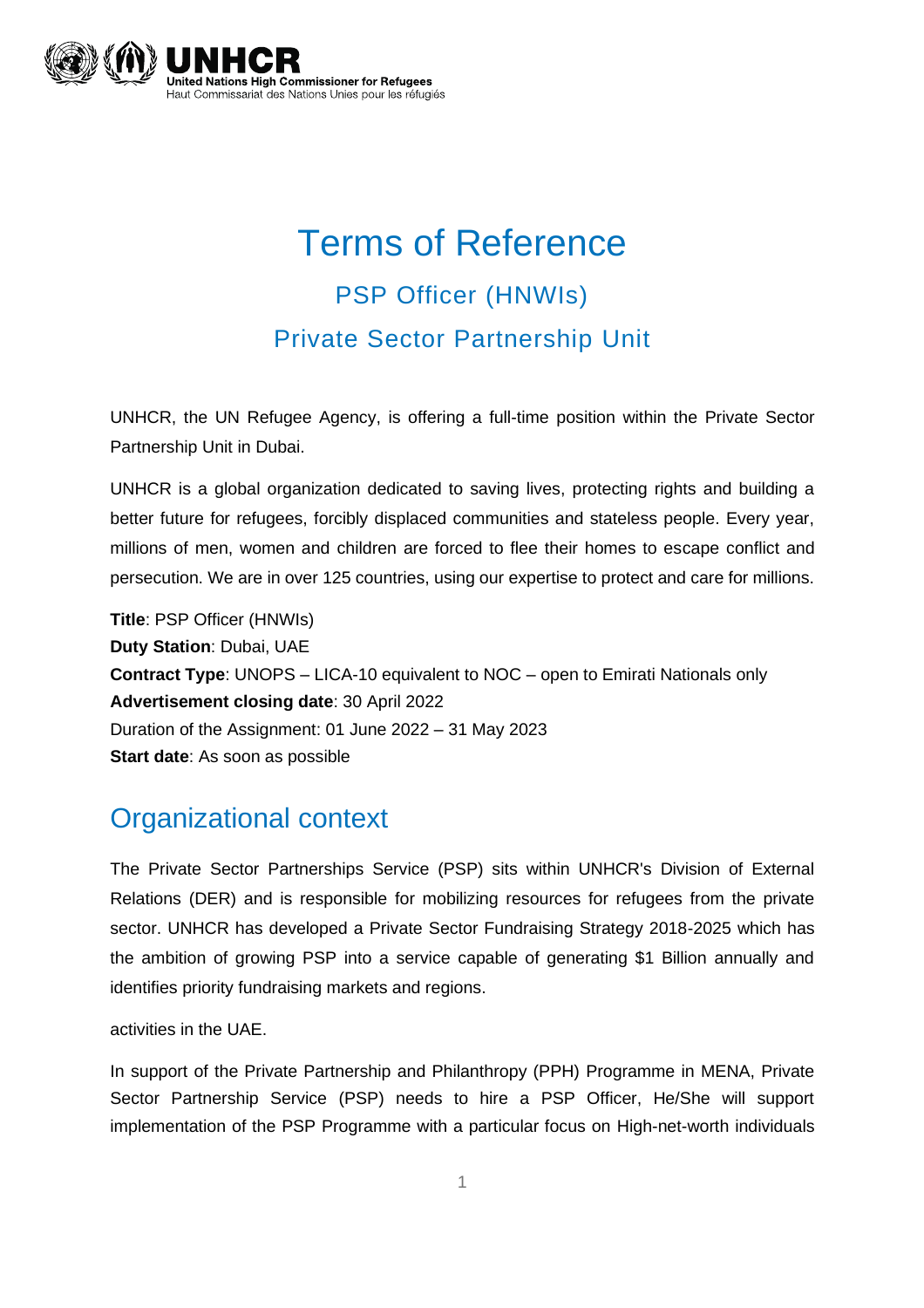

(HNWIs) in the UAE based on the PSP Global Strategy. This position will be responsible for establishing new connection and cultivating new relationship with new prospects who are willing and capable of giving if they were presented with a well-developed plan and were approached by a person who is dedicated to optimize potential new partnerships and existing ones. He/she will be responsible for new business development, maintaining and managing a prospect pipeline and account cultivation and management for existing HNWIs mainly and as a primary function, as well as support on corporations and foundations.

The PSP Officer will play a key role in testing new fundraising strategies as it pertains to HNWIs in the UAE for new and untapped potential relationships. He/She will be part of the PSP global team and is expected to work closely with the entire PSP network, he/she will be focusing on expanding the HNWIs network that might be interested in giving their Zakat and concentrating on promoting Islamic Philanthropy program in the UAE. Under the guidance of the supervisor, the PSP Officer will also manage relations with partners, media, contractors and suppliers for PSP Programme. He/she will be asked to provide support and guidance for other PPH

## Duties and Responsibilities

Under the supervisor of the PSP Officer (New Markets), the PSP Officer will be doing:

- Mapping of HNWIs in the UAE, screening of any new partners and preparing a longterm strategy of cultivation for resource mobilization.
- Maintain and manage a full prospect pipeline, including commissioning or performing prospect research as necessary and moving prospects along the donor development cycle.
- Lead on the engagement with a portfolio of HNWIs donors, and for all activities relevant for the acquisition and strengthening of relationships with them, ensuring that a dynamic pipeline is in place and regularly assessed and updated.
- Build solid stewardship or donor care plans aimed at increasing engagement of existing HNWIs donors, ensuring that they will remain loyal to the organization in the long term.
- Monitor the success of activities delegated by the supervisor according to approved plans, which includes keeping track of income raised, prospect pipelines and income projections to ensure PSP targets are met.
- Manage fundraising and networking events to attract new prospects and maintain close relations with HNWIs in UAE.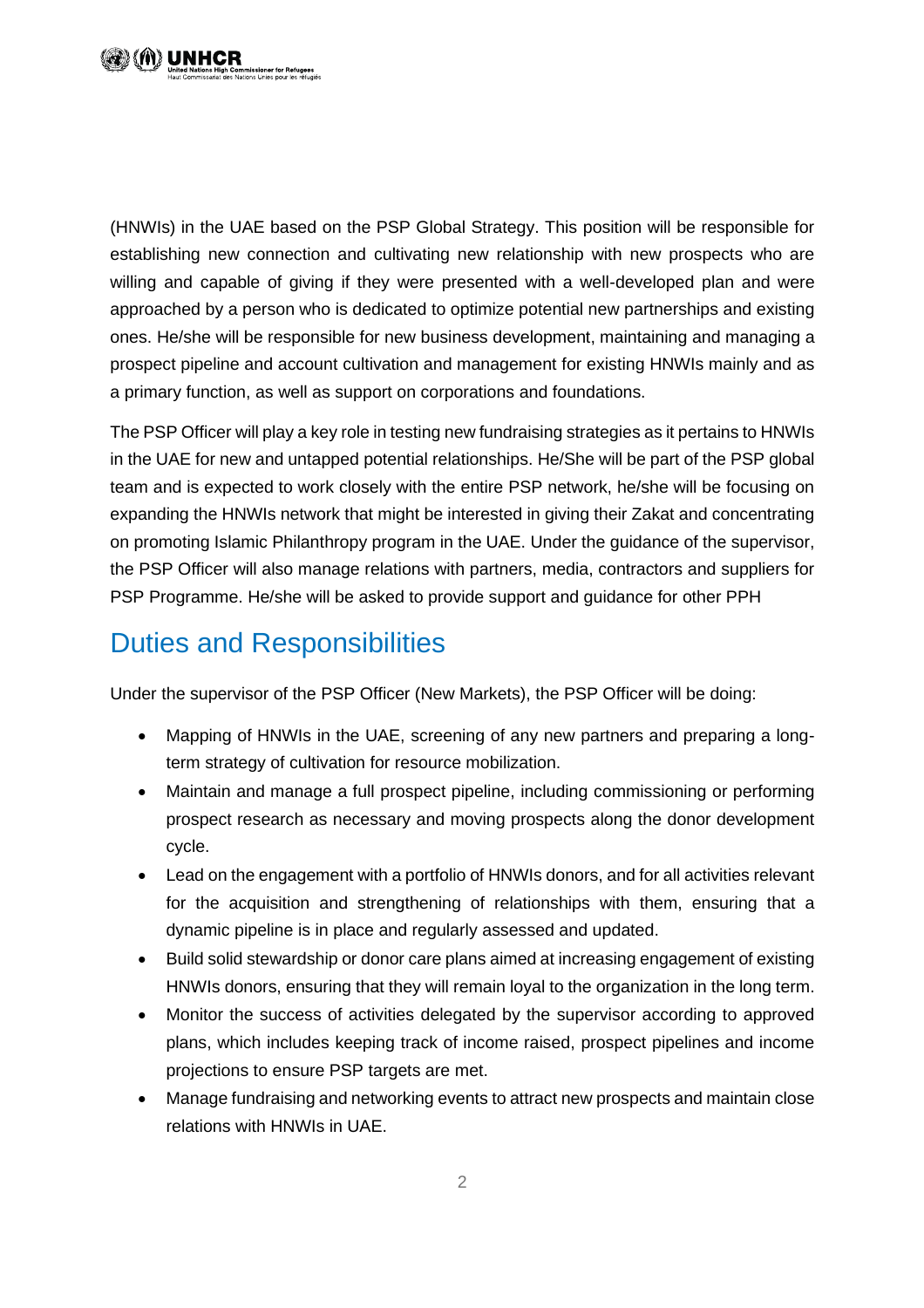• Draft compelling proposals for submission.

**missioner for Refugees**<br>ions Unies pour les réfugié

- Communicate accurate and timely information on UNHCR's programs and activities, in conformity with the organization's financial needs and priorities, to prospective and current donors.
- Ensure timely and accurate reporting on implementation of funded projects, by obtaining and compiling information from relevant services within UNHCR (HQ PSP, desks, and field offices).
- Organize and accompany donor missions to HQ or the field as required.
- Develop innovative initiatives with HNWIs to obtain financial support for projects.
- Liaise with the PSP Officer in the UAE on any fundraising opportunity that could be undertaken by the regional office and other offices in MENA in its fundraising sub portfolios.
- Maintain accurate and up-to-date records on Salesforce of HNWIs donors
- Perform any other tasks as required.

# Essential minimum qualifications and professional experience required

- Minimum 6 years relevant experience with Undergraduate degree; or 5 years relevant experience with Graduate degree; or 4 years relevant experience with Doctorate degree in Political or Social.
- Highly developed drafting ability in working language of duty station.
- Expertise and connections with HNWIs in the UAE.
- Excellent writing skills in English and Arabic.
- Good knowledge of UNHCR mandatory responsibilities and its humanitarian operations.
- Excellent analytical and conceptual skills and strong communication and presentation skills (both verbal and written).
- Excellent computer skills with particular reference to analysis of Focus, fundraising related data, as well as excellent knowledge of word, excel and PowerPoint.